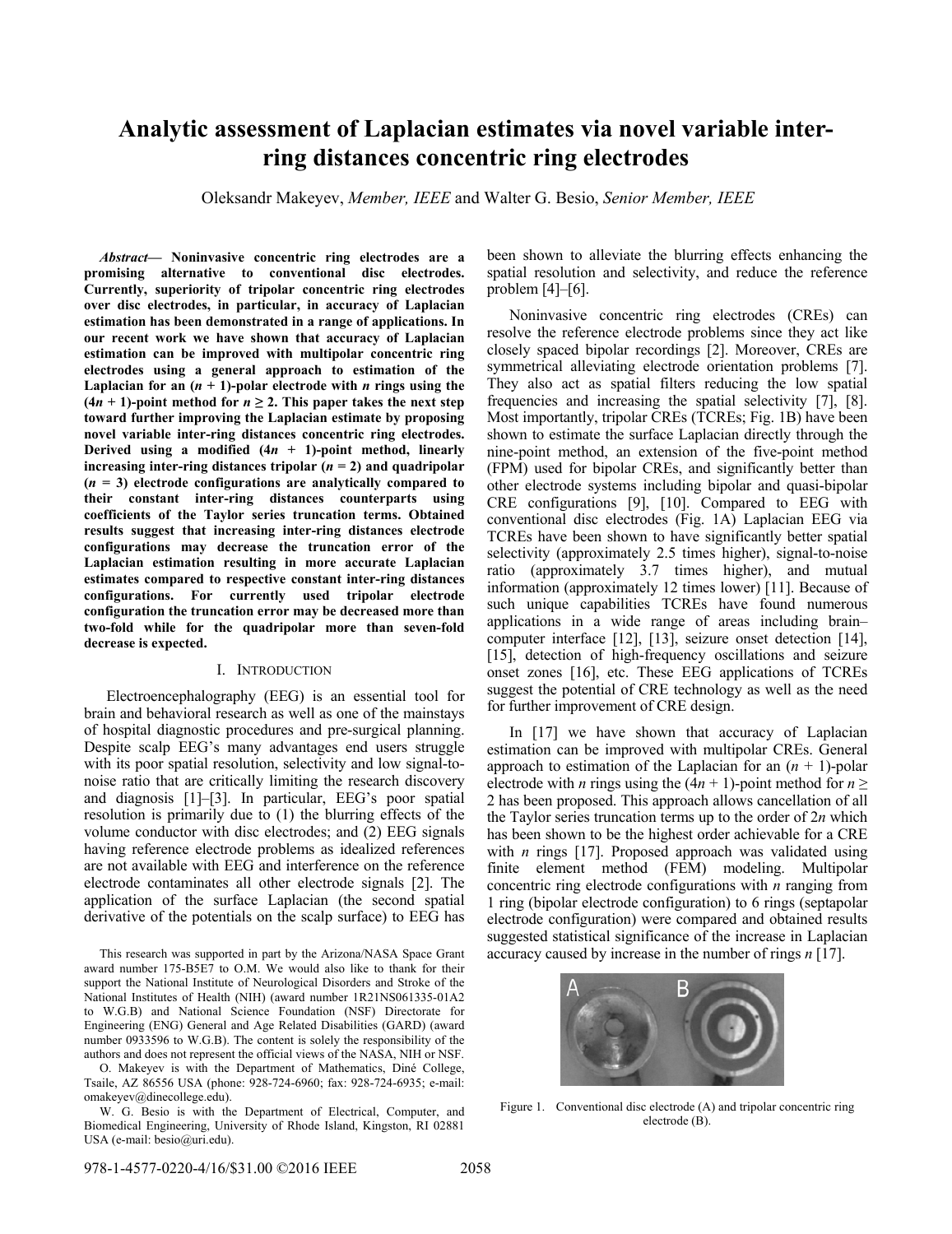To the best of the authors' knowledge, all the previous research on CREs was based on the assumption of constant inter-ring distances (distances between consecutive rings). This means that distances between the rings were not considered as a means of improving the accuracy of Laplacian estimation. This paper takes the next fundamental step toward further improving the Laplacian estimation accuracy by proposing novel variable inter-ring distances concentric ring electrodes. Laplacian estimates for linearly increasing inter-ring distances TCRE  $(n = 2)$  and quadripolar CRE (QCRE;  $n = 3$ ) configurations are derived using a modified  $(4n + 1)$ -point method from [17] and directly compared to their constant inter-ring distances counterparts using coefficients of truncation terms from the Taylor series used in  $(4n + 1)$ -point method. Obtained results suggest that increasing inter-ring distances CRE configurations may offer more accurate Laplacian estimates compared to respective constant inter-ring distances CRE configurations.

## II. MATERIALS AND METHODS

## *A. Notations and Preliminaries*

In [17] general  $(4n + 1)$ -point method for constant interring distances (*n* + 1)-polar CRE with *n* rings was proposed. It was derived using a regular plane square grid with all interpoint distances equal to *r* presented in Fig. 2.

It has been shown that for a case of multipolar CRE with *n* rings ( $n \geq 2$ ) we obtain a set of *n* FPM equations for Laplacian potential  $\Delta v_0$ , one for each ring with radii ranging from *r* ( $v_0$ ,  $v_{r,1}$ ,  $v_{r,2}$ ,  $v_{r,3}$ , and  $v_{r,4}$  on Fig. 2) to *nr* ( $v_0$ ,  $v_{nr,1}$ ,  $v_{nr,2}$ ,  $v_{nr,3}$ , and  $v_{nr,4}$  on Fig. 2) around the point with potential  $v_0$ [17]:



Figure 2. Regular plane square grid with inter-point distances equal to *r*.

$$
\frac{1}{2\pi} \int_{0}^{2\pi} v(nr,\theta) d\theta - v_0 = \frac{(nr)^2}{4} \Delta v_0
$$
\n
$$
+ \frac{(nr)^4}{4!} \int_{0}^{2\pi} \int_{j=0}^{4} \sin^{4-j}(\theta) \cos^j(\theta) d\theta \left(\frac{\partial^4 v}{\partial x^{4-j} \partial y^j}\right)
$$
\n
$$
+ \frac{(nr)^6}{6!} \int_{0}^{2\pi} \int_{j=0}^{6} \sin^{6-j}(\theta) \cos^j(\theta) d\theta \left(\frac{\partial^6 v}{\partial x^{6-j} \partial y^j}\right) + \dots
$$
\n(1)

To estimate the Laplacian for this general case the *n* equations are combined in a way that cancels all the truncation terms up to the highest order that can be achieved for *n* rings (equal to 2*n* as shown in [17]) increasing the accuracy of the Laplacian estimate. In order to find such a combination we arrange the coefficients  $l^k$  of the truncation terms  $(lr)^k$ <sup>2π</sup>  $\int_{0}^{k^{2\pi} k} \nabla \sin^{k-j}(\theta) \cos^j(\theta) d\theta'$ ∂

terms 
$$
\frac{(lr)^k}{k!} \int_{0}^{2\pi} \sum_{j=0}^{k} \sin^{k-j}(\theta) \cos^j(\theta) d\theta \left(\frac{\partial^k v}{\partial x^{k-j} \partial y^j}\right)
$$
 for order k

ranging in increments of 2 from 4 to 2*n* and ring radius multiplier *l* ranging from 1 to *n* into an  $n - 1$  by *n* matrix *A* that is a function only of the number of the rings *n*:

$$
A = \begin{pmatrix} 1 & 2^4 & \cdots & n^4 \\ 1 & 2^6 & \cdots & n^6 \\ \vdots & \vdots & \ddots & \vdots \\ 1 & 2^{2n} & \cdots & n^{2n} \end{pmatrix}
$$
 (2)

A matrix equation of the form  $A\overline{x} = \overline{0}$  is equivalent to a homogeneous system of linear equations where  $\bar{0}$  is the  $(n -$ 1)-dimensional zero vector and  $\bar{x}$  is the *n*-dimensional vector that allows the cancellation of all the truncation terms up to the order of 2*n* by setting the linear combination of *n* coefficients  $l^k$  corresponding to all ring radii for each order  $k$ equal to  $0$  [17].

#### *B. Variable (Linearly Increasing) Inter-ring Distances CRE*

We consider the case of CRE configurations with variable inter-ring distances that increase or decrease linearly the further the concentric ring lies from the central disc. To modify the  $(4n + 1)$ -point method from [17] to the case of linearly increasing inter-ring distances, the distance between the central point with potential  $v_0$  and four points on the smallest concentric ring is set equal to *r*. The distance between the first and the second smallest concentric ring is set equal to 2*r*, etc. In this case the sum of all the inter-ring distances to the largest, *n*-th, outer ring can be obtained using the formula for the *n*-th term of the triangular number sequence that describes the sum of all points in a triangular grid where the first row contains a single point and each subsequent row contains one more point than the previous one to be equal to  $n(n + 1)/2$  [18]. Therefore, modified matrix *A* of truncation term coefficients  $l^k$  from (2) for linearly increasing inter-ring distances CRE is equal to:

$$
A' = \begin{pmatrix} 1 & 3^4 & \cdots & \left(\frac{n(n+1)}{2}\right)^4 \\ 1 & 3^6 & \cdots & \left(\frac{n(n+1)}{2}\right)^6 \\ \vdots & \vdots & \ddots & \vdots \\ 1 & 3^{2n} & \cdots & \left(\frac{n(n+1)}{2}\right)^{2n} \end{pmatrix}
$$
 (3)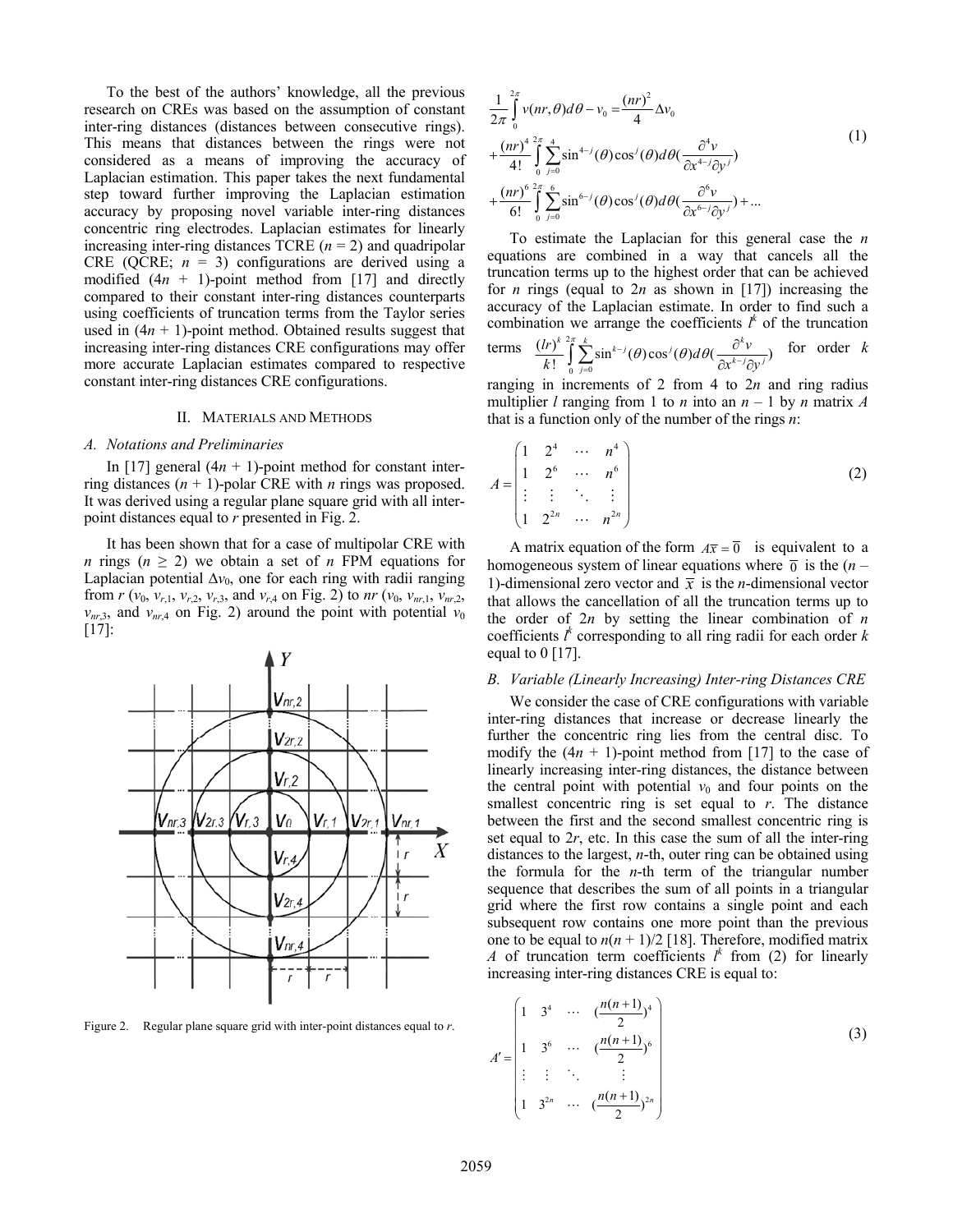# *C. Analysis of the Taylor Series Truncation Term Coefficients*

Variable inter-ring distances CREs have the same number of rings and, therefore, the same number and order of truncation terms in Laplacian estimates as their constant inter-ring distances counterparts. Therefore, constant and variable inter-ring distances CRE configurations can be directly compared by assessing the coefficients at the respective truncation terms that comprise the truncation error of the Laplacian estimation.

Analyzing those coefficients will allow us to determine which electrode configuration allows minimizing the truncation error resulting in more accurate Laplacian estimate. Performing this kind of analysis for increasing and constant inter-ring distances TCREs and QCREs would allow assessing the potential of variable inter-ring distances CREs.

First, we derive the coefficients of the truncation terms for TCRE and QCRE configurations with increasing and constant inter-ring distances as functions of the order of the truncation term, *k*, under the following conditions: the largest, outer ring radius equals to 6*r* and relative locations of concentric rings, with respect to the central disc, are as shown in Fig. 3. Same dimensions of all the different CRE configurations considered ensured direct comparability of results.

For constant inter-ring distances TCREs and QCREs the coefficients used to combine the differences between the concentric ring potentials and the central disc potential into a Laplacian estimate can be derived using the approach proposed in [17] by finding the null space of matrix *A* from (2) for  $n = 2$  and  $n = 3$  respectively: (16, -1) for TCRE and (270, –27, 2) for QCRE configurations. Derivation of Laplacian estimate coefficients for increasing inter-ring distances TCREs and QCREs configurations was performed using the approach proposed in this paper by finding the null space of matrix  $A'$  from (3) for  $n = 2$  and  $n = 3$  respectively: (81, –1) for TCRE and (4374, –70, 1) for QCRE configurations. This approach cancels all the truncation terms up to the order of 2*n* which has been shown to be the highest order achievable for a CRE with *n* rings [17]. In the case of TCREs  $(n = 2)$  this corresponds to cancellation of the fourth order leaving truncation terms of orders 6 and higher. Assuming that our TCRE has two rings with radii *αr* and *βr* respectively such that  $\beta > \alpha$ , for each ring we take the integral along the circle with the corresponding radius of the Taylor series in a manner identical to deriving (1) to obtain:



Figure 3. Relative locations of rings for constant (panel A) and increasing (panel B) inter-ring distances TCRE and QCRE configurations.

$$
\frac{1}{2\pi} \int_{0}^{2\pi} v(\alpha r, \theta) d\theta = v_0 + \frac{(\alpha r)^2}{4} \Delta v_0
$$
\n
$$
+ \frac{(\alpha r)^4}{4!} \int_{0}^{2\pi} \sum_{j=0}^{4} \sin^{4-j}(\theta) \cos^j(\theta) d\theta \left( \frac{\partial^4 v}{\partial x^{4-j} \partial y^j} \right)
$$
\n
$$
+ \frac{(\alpha r)^6}{6!} \int_{0}^{2\pi} \sum_{j=0}^{6} \sin^{6-j}(\theta) \cos^j(\theta) d\theta \left( \frac{\partial^6 v}{\partial x^{6-j} \partial y^j} \right) + \dots
$$
\nand\n
$$
(4)
$$

$$
\frac{1}{2\pi} \int_{0}^{2\pi} v(\beta r, \theta) d\theta = v_0 + \frac{(\beta r)^2}{4} \Delta v_0
$$
\n
$$
+ \frac{(\beta r)^4}{4!} \int_{0}^{2\pi} \sum_{j=0}^{4} \sin^{4-j}(\theta) \cos^j(\theta) d\theta \left(\frac{\partial^4 v}{\partial x^{4-j} \partial y^j}\right)
$$
\n
$$
+ \frac{(\beta r)^6}{6!} \int_{0}^{2\pi} \sum_{j=0}^{6} \sin^{6-j}(\theta) \cos^j(\theta) d\theta \left(\frac{\partial^6 v}{\partial x^{6-j} \partial y^j}\right) + \dots
$$
\n(5)

For constant inter-ring distances TCREs we combine equations (4) and (5) by multiplying (4) by 16, multiplying (15) by –1, and adding the two resulting products together solving the sum for the Laplacian  $\Delta v_0$ :

$$
\Delta v_0 = \frac{1}{\left(\frac{16\alpha^2 - \beta^2}{4}\right) r^2} [16(v_{MR} - v_0) - (v_{OR} - v_0)
$$
  
+ 
$$
\frac{(16\alpha^4 - \beta^4) r^4}{4!} \int_0^{2\pi} \sum_{j=0}^4 \sin^{4-j}(\theta) \cos^j(\theta) d\theta \left(\frac{\partial^4 v}{\partial x^{4-j} \partial y^j}\right)
$$
  
+ 
$$
\frac{(16\alpha^6 - \beta^6) r^6}{6!} \int_0^{2\pi} \sum_{j=0}^6 \sin^{6-j}(\theta) \cos^j(\theta) d\theta \left(\frac{\partial^6 v}{\partial x^{6-j} \partial y^j}\right) + ...]
$$
  
where 
$$
1 \int_{2\pi}^{2\pi} (x, \theta) \cos^j(\theta) d\theta \left(\frac{\partial^6 v}{\partial x^{6-j} \partial y^j}\right) + ...]
$$

where  $v_{MR} = \frac{1}{2} \int_{0}^{2\pi} v(\alpha r, \theta)$  $v_{MR} = \frac{1}{2\pi} \int_{0}^{2\pi} v(\alpha r, \theta) d\theta$  is the potential on the middle

ring of the radius *αr* and  $v_{OR} = \frac{1}{2} \int_{0}^{2\pi} v(\beta r, \theta)$  $v_{OR} = \frac{1}{2\pi} \int_{0}^{2\pi} v(\beta r, \theta) d\theta$  is the

potential on the outer ring of the radius *βr*.

For increasing inter-ring distances TCREs equations (4) and (5) have to be combined with the coefficients 81 and –1 respectively resulting in:

$$
\Delta v_0 = \frac{1}{\left(\frac{81\alpha^2 - \beta^2}{4}\right) r^2} [81(v_{MR} - v_0) - (v_{OR} - v_0) \n+ \frac{(81\alpha^4 - \beta^4) r^4 \frac{2\pi}{6}}{4!} \int_{0}^{4} \sum_{j=0}^{4} \sin^{4-j}(\theta) \cos^j(\theta) d\theta \left(\frac{\partial^4 v}{\partial x^{4-j} \partial y^j}\right) \n+ \frac{(81\alpha^6 - \beta^6) r^6 \frac{2\pi}{6}}{6!} \int_{0}^{6} \sum_{j=0}^{6} \sin^{6-j}(\theta) \cos^j(\theta) d\theta \left(\frac{\partial^6 v}{\partial x^{6-j} \partial y^j}\right) + ...]
$$
\n(7)

Now we can express the coefficients  $c(k)$  of truncation terms with the general form  $\frac{(k) r^{k-2} \binom{n}{k}}{\prod_{i=1}^k \sum_{j=1}^k \sin^{k-j}(\theta) \cos^j(\theta)}$  $0 \quad j=0$  $\sum_{n=0}^{n} \sum_{j=0}^{\infty} \sin^{k-j}(\theta) \cos^{j}(\theta)$  $\int_{0}^{k-2} \int_{j=0}^{2\pi} \sum_{j=0}^{k} \sin^{k-j}(\theta) \cos^{j}(\theta) d\theta \left( \frac{\partial^{k} v}{\partial x^{k-j} \partial y^{j}} \right)$  $\frac{c(k)r^{k-2}}{k!} \int_{0}^{x} \sum_{j=0}^{k} \sin^{k-j}(\theta) \cos^{j}(\theta) d\theta \left( \frac{\partial^{k}v}{\partial x^{k-j} \partial y} \right)$  $\int_{0}^{\pi} \sum_{i=1}^{k} \sin^{k-j}(\theta) \cos^{j}(\theta) d\theta$  $-\int_{0}^{2} \sum_{j=0}^{n} \sin^{k-j}(\theta) \cos^{j}(\theta) d\theta \left(\frac{\partial^{k} v}{\partial x^{k-j} \partial y^{j}}\right)$  as the function

of the truncation term order *k*. For constant inter-ring distances TCRE and  $\alpha$  and  $\beta$  equal to 3 and 6 respectively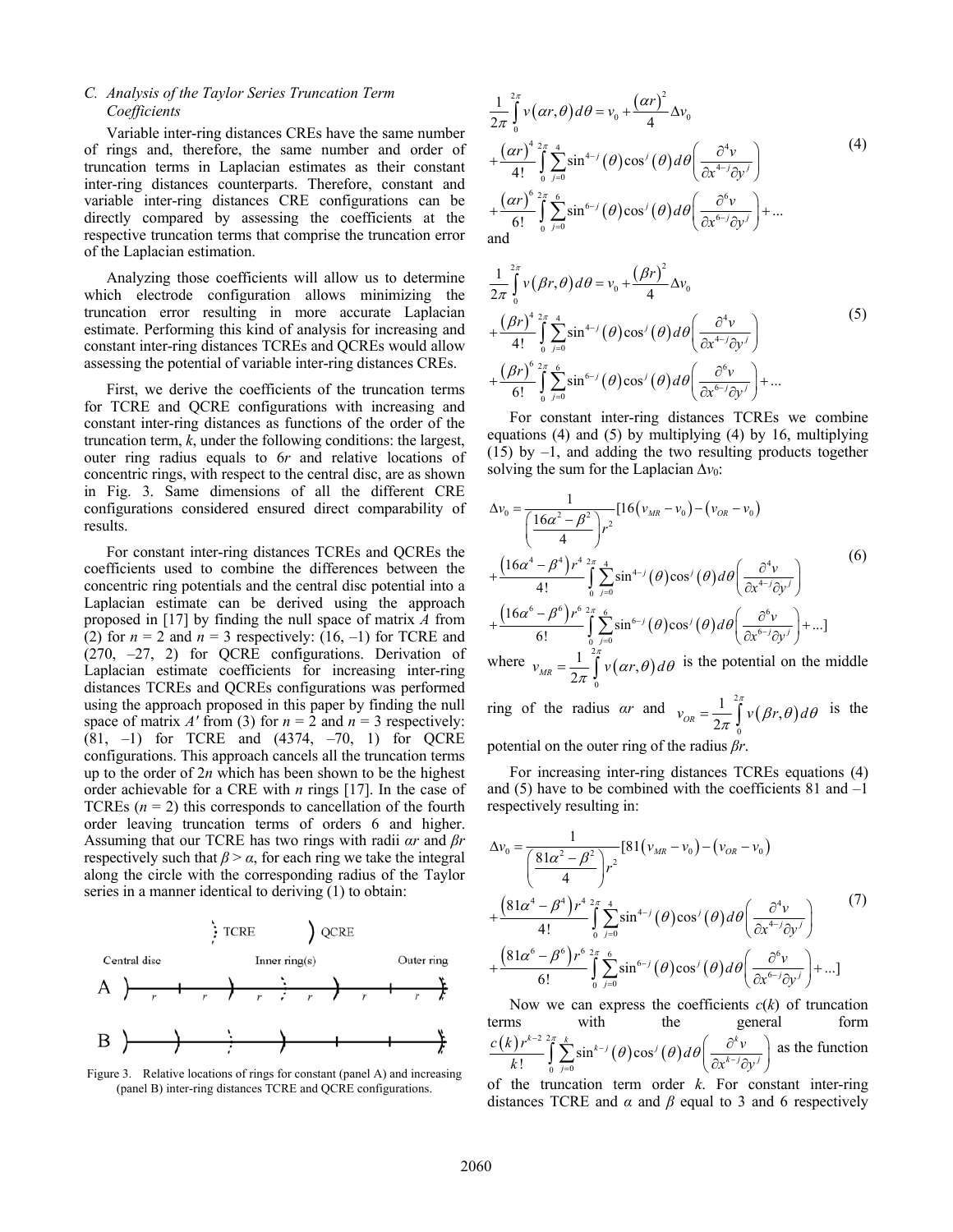(Fig. 3A) we obtain  $c_c^{TCRE}(k) = \frac{4(16 \cdot 3^k - 6^k)}{16 \cdot 3^2 - 6^2} = \frac{16 \cdot 3^k - 6^k}{27}$  for even  $k \ge 6$ . For increasing inter-ring distances TCRE and  $\alpha$ and  $\beta$  equal to 2 and 6 respectively (Fig. 3B) we obtain  $(81 \cdot 2^{\kappa} - 6^{\kappa})$  $c_i^{TCRE}(k) = \frac{4(81 \cdot 2^k - 6^k)}{81 \cdot 2^2 - 6^2} = \frac{81 \cdot 2^k - 6^k}{72}$  for even  $k \ge 6$ .

The same steps can be taken to derive the truncation term coefficient functions for increasing and constant inter-ring distances QCREs  $(n = 3)$  cancelling the truncation terms up to the sixth order. For constant inter-ring distances QCRE coefficients  $(270, -27, 2)$  are used to combine potentials on three rings with radii 2*r*, 4*r*, and 6*r* (Fig. 3A) and the central disc resulting in the following for even  $k \geq 8$  $(270 \cdot 2^{k} - 27 \cdot 4^{k} + 2 \cdot 6^{k})$  $c_c^{QCRE}(k) = \frac{4(270 \cdot 2^k - 27 \cdot 4^k + 2 \cdot 6^k)}{270 \cdot 2^2 - 27 \cdot 4^2 + 2 \cdot 6^2} = \frac{270 \cdot 2^k - 27 \cdot 4^k + 2 \cdot 6^k}{180}$ 

For increasing inter-ring distances QCRE coefficients (4374, –70, 1) are used to combine potentials on three rings with radii *r*, 3*r*, and 6*r* (Fig. 3B) and the central disc resulting in the following for even  $k \geq 8$ :  $(4374 \cdot 1^{k} - 70 \cdot 3^{k} + 1 \cdot 6^{k})$  $c_1^{QCRE}(k) = \frac{4(4374 \cdot 1^k - 70 \cdot 3^k + 1 \cdot 6^k)}{4374 \cdot 1^2 - 70 \cdot 3^2 + 1 \cdot 6^2} = \frac{4374 - 70 \cdot 3^k + 6^k}{945}$ .

The ratio of truncation term coefficient functions for constant inter-ring distances to increasing inter-ring distances TCRE configurations is the following for even  $k \ge 6$ :

$$
r_{Cl}^{TCRE}(k) = c_{C}^{TCRE}(k) \div c_{I}^{TCRE}(k) = \frac{8(16 \cdot 3^{k} - 6^{k})}{3(81 \cdot 2^{k} - 6^{k})}
$$
(8)

In a similar way, the ratio of truncation term coefficient functions for constant inter-ring distances to increasing interring distances QCRE configurations is the following for even  $k \geq 8$ :

$$
r_C^{QCRE}(k) = c_C^{QCRE}(k) \div c_I^{QCRE}(k) = \frac{21(270 \cdot 2^k - 27 \cdot 4^k + 2 \cdot 6^k)}{4(4374 - 70 \cdot 3^k + 6^k)}(9)
$$

## III. RESULTS

Plots of both functions from (8) and (9) are presented in Fig. 4 for even truncation term order *k* ranging from 6 to 30 and from 8 to 30 respectively.

While the signs of the truncation term coefficients are consistent for both constant and increasing inter-ring distances CRE configurations (all negative for TCREs and all positive for QCREs), Fig. 4 serves a three-fold purpose. First, it shows that absolute values of coefficients are larger for constant inter-ring distances CRE configurations since ratios of truncation term coefficients for constant inter-ring distances CRE configurations over corresponding increasing inter-ring distances CRE configurations are all larger than 1. Therefore, truncation errors for constant inter-ring distances CRE configurations are greater than the ones for corresponding increasing inter-ring distances CRE configurations which results in more accurate Laplacian estimates for increasing inter-ring distances CRE configurations. Second, Fig. 4 shows that the ratios of truncation term coefficients are higher for QCREs than for TCREs.



Figure 4. Ratios of constant to increasing inter-ring distances truncation term coefficients as functions of the truncation term order.

Therefore, the improvement in Laplacian accuracy is likely to become more significant with the increase in the number of rings. Third, Fig. 4 shows that all the coefficient ratios increase with the increase of the truncation term order but according to [19] for Taylor series "higher-order terms usually contribute negligibly to the final sum and can be justifiably discarded." Therefore, we will consider the coefficient ratios for the lowest nonzero truncation term for TCRE (sixth order) and QCRE (eighth order) configurations equal to 2.25 and 7.11 respectively (dotted lines in Fig. 4) as the ones that contribute the most to the truncation error. If we take weighted arithmetic means of all the truncation term coefficient ratios from Fig. 4 for truncation term orders up to 30 with weights derived from an exponential decay model with unit original amount and decay rate equal to  $-1$  to account for decreasing contribution of higher order terms we obtain weighted average ratios of 2.37 and 7.83 respectively.

## IV. DISCUSSION

The contribution of this paper is twofold. First, novel variable inter-ring distances CREs are proposed as opposed to all the previous research on CREs that, to the best of the authors' knowledge, was based on the assumption of constant inter-ring distances. Laplacian estimates for variable interring distances CREs are derived using a modified  $(4n + 1)$ point method from [17] for any given number of rings *n*. Second, accuracy of Laplacian estimates corresponding to constant and linearly increasing inter-ring distances TCREs and QCREs is assessed analytically with obtained results suggesting that for TCREs the truncation error may be decreased more than two-fold (2.25) while for QCREs more than seven-fold (7.11) decrease is expected.

Analytical results obtained in this study are based on our hypothesis that the ratios of constant inter-ring distances truncation term coefficient functions over the increasing inter-ring distances truncation term coefficient functions for TCRE and QCRE configuration will be comparable to the respective ratios of Laplacian estimation error obtained using FEM modelling or prototypes of increasing inter-ring distances CREs on real life data, both phantom and from human subjects. This hypothesis stems from the fact that for Laplacian estimates obtained using the  $(4n + 1)$ -point method